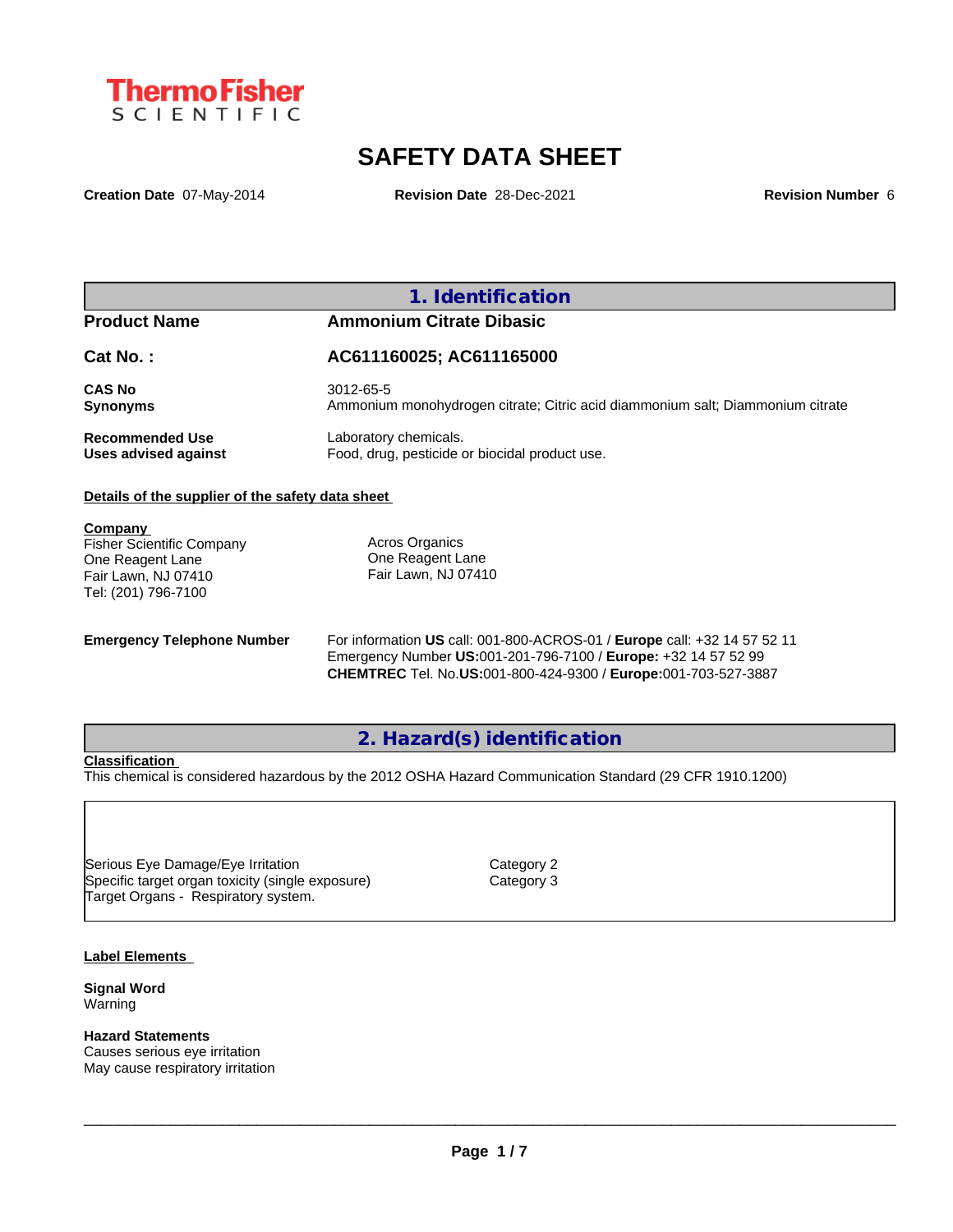

# **Precautionary Statements**

**Prevention**

Wash face, hands and any exposed skin thoroughly after handling

Wear eye/face protection

Avoid breathing dust/fume/gas/mist/vapors/spray

Use only outdoors or in a well-ventilated area

### **Inhalation**

IF INHALED: Remove victim to fresh air and keep at rest in a position comfortable for breathing

Call a POISON CENTER or doctor/physician if you feel unwell

### **Eyes**

IF IN EYES: Rinse cautiously with water for several minutes. Remove contact lenses, if present and easy to do. Continue rinsing If eye irritation persists: Get medical advice/attention

### **Storage**

Store in a well-ventilated place. Keep container tightly closed

Store locked up

### **Disposal**

Dispose of contents/container to an approved waste disposal plant

**Hazards not otherwise classified (HNOC)**

None identified

# **3. Composition/Information on Ingredients**

| nonent<br>.                               | . .                        | W۵<br>1. O J<br>----- |  |
|-------------------------------------------|----------------------------|-----------------------|--|
| <br>dibasic<br>.nonium<br>citrate.<br>Amr | $\sim$ $-$<br>ົ<br>ບບ<br>ິ | $\sim$<br>u           |  |

|                                      | 4. First-aid measures                                                                                              |
|--------------------------------------|--------------------------------------------------------------------------------------------------------------------|
| <b>Eye Contact</b>                   | Rinse immediately with plenty of water, also under the eyelids, for at least 15 minutes. Get<br>medical attention. |
| <b>Skin Contact</b>                  | Wash off immediately with plenty of water for at least 15 minutes. Get medical attention if<br>symptoms occur.     |
| <b>Inhalation</b>                    | Remove to fresh air. Get medical attention. If not breathing, give artificial respiration.                         |
| Ingestion                            | Do NOT induce vomiting. Get medical attention.                                                                     |
| Most important symptoms and          | No information available.                                                                                          |
| effects<br><b>Notes to Physician</b> | Treat symptomatically                                                                                              |
|                                      |                                                                                                                    |

# **5. Fire-fighting measures**

| <b>Suitable Extinguishing Media</b> | Water spray, carbon dioxide (CO2), dry chemical, alcohol-resistant foam. |
|-------------------------------------|--------------------------------------------------------------------------|
| Unsuitable Extinguishing Media      | No information available                                                 |
| <b>Flash Point</b>                  | Not applicable                                                           |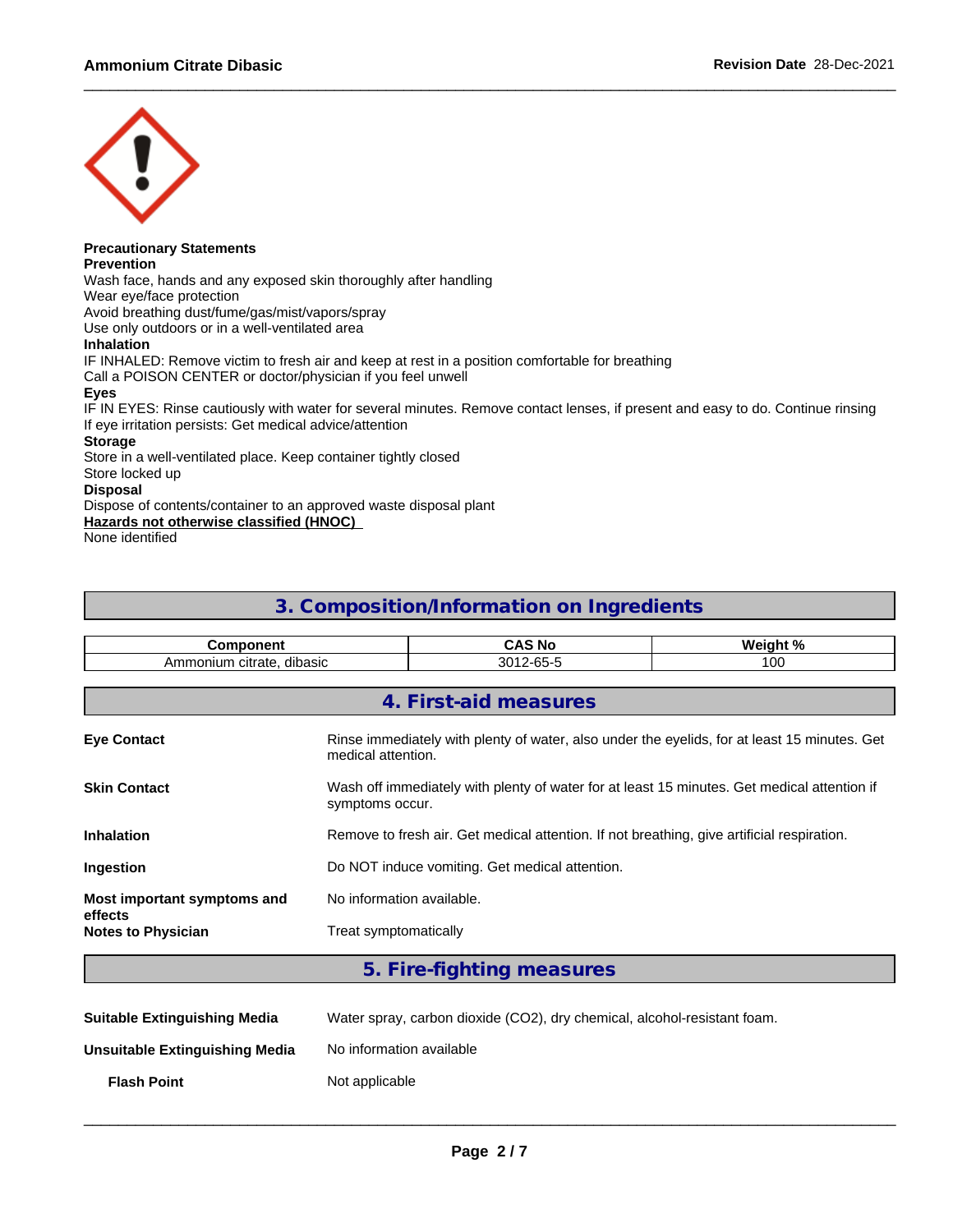| Method -                                                         | No information available |
|------------------------------------------------------------------|--------------------------|
| <b>Autoignition Temperature</b><br><b>Explosion Limits</b>       | No information available |
| <b>Upper</b>                                                     | No data available        |
| Lower                                                            | No data available        |
| <b>Sensitivity to Mechanical Impact No information available</b> |                          |
| Sensitivity to Static Discharge No information available         |                          |

### **Specific Hazards Arising from the Chemical**

Thermal decomposition can lead to release of irritating gases and vapors.

### **Hazardous Combustion Products**

Nitrogen oxides (NOx). Carbon monoxide (CO). Carbon dioxide (CO2).

### **Protective Equipment and Precautions for Firefighters**

As in any fire, wear self-contained breathing apparatus pressure-demand, MSHA/NIOSH (approved or equivalent) and full protective gear.

|                                  | <b>Flammability</b>                                   | <b>Instability</b>                                                                      | <b>Physical hazards</b><br>N/A                                                         |
|----------------------------------|-------------------------------------------------------|-----------------------------------------------------------------------------------------|----------------------------------------------------------------------------------------|
|                                  | 6. Accidental release measures                        |                                                                                         |                                                                                        |
| <b>Personal Precautions</b>      | formation. Avoid contact with skin, eyes or clothing. |                                                                                         | Use personal protective equipment as required. Ensure adequate ventilation. Avoid dust |
| <b>Environmental Precautions</b> |                                                       | Avoid release to the environment. See Section 12 for additional Ecological Information. |                                                                                        |

|          | 7. Handling and storage                                                                                                                                                              |
|----------|--------------------------------------------------------------------------------------------------------------------------------------------------------------------------------------|
| Handling | Wear personal protective equipment/face protection. Ensure adequate ventilation. Avoid<br>dust formation. Avoid contact with skin, eyes or clothing. Avoid ingestion and inhalation. |
| Storage. | Keep containers tightly closed in a dry, cool and well-ventilated place. Incompatible<br>Materials. Strong oxidizing agents.                                                         |

**8. Exposure controls / personal protection**

### **Exposure Guidelines**

### *Legend*

*ACGIH - American Conference of Governmental Industrial Hygienists OSHA - Occupational Safety and Health Administration NIOSH IDLH: NIOSH - National Institute for Occupational Safety and Health*

| <b>Engineering Measures</b>          | Ensure adequate ventilation, especially in confined areas. Ensure that eyewash stations<br>and safety showers are close to the workstation location.                              |
|--------------------------------------|-----------------------------------------------------------------------------------------------------------------------------------------------------------------------------------|
| <b>Personal Protective Equipment</b> |                                                                                                                                                                                   |
| <b>Eye/face Protection</b>           | Wear appropriate protective eyeglasses or chemical safety goggles as described by<br>OSHA's eye and face protection regulations in 29 CFR 1910.133 or European Standard<br>EN166. |
| Skin and body protection             | Wear appropriate protective gloves and clothing to prevent skin exposure.                                                                                                         |
|                                      |                                                                                                                                                                                   |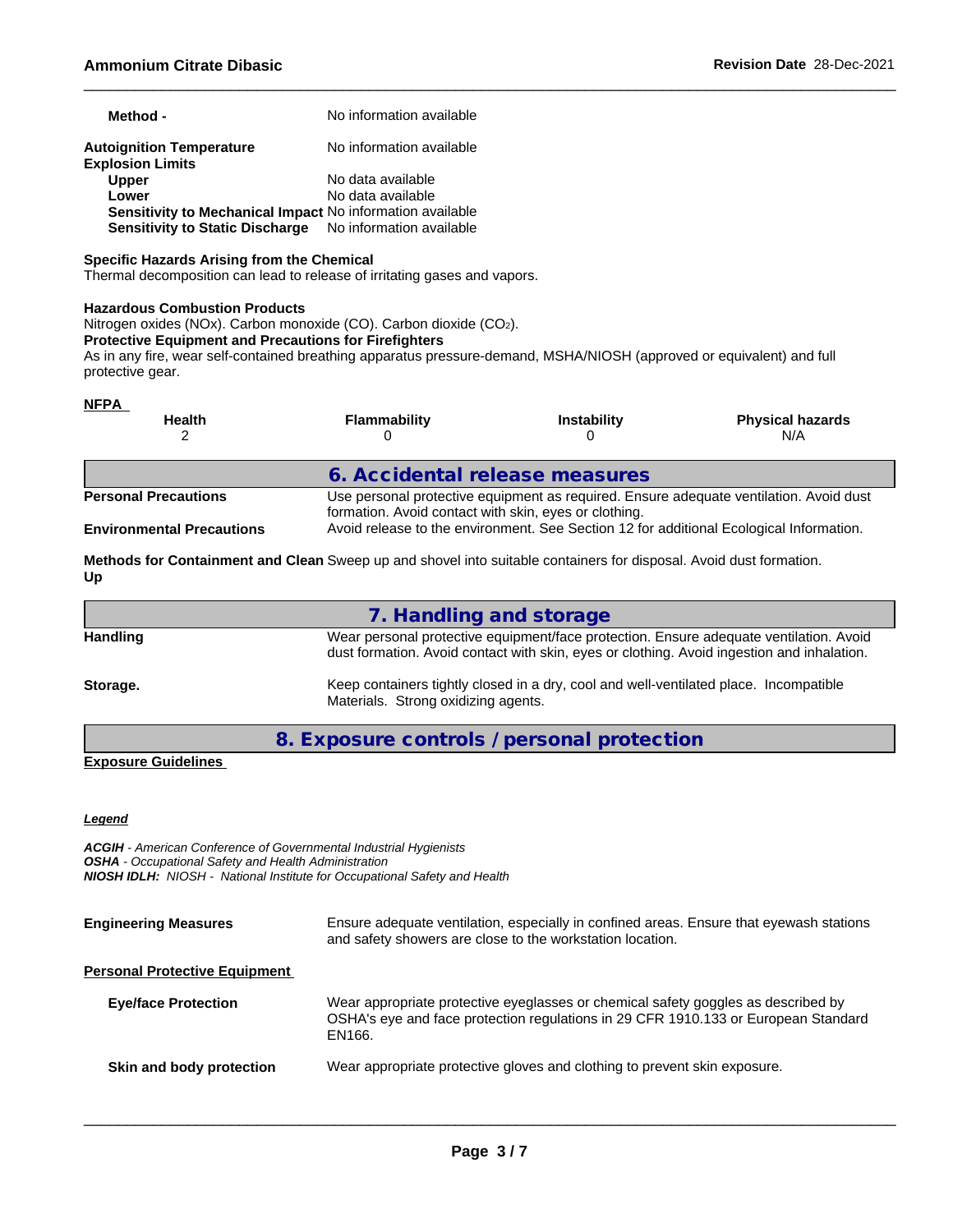| <b>Respiratory Protection</b>                                                                      | Follow the OSHA respirator regulations found in 29 CFR 1910.134 or European Standard<br>EN 149. Use a NIOSH/MSHA or European Standard EN 149 approved respirator if<br>exposure limits are exceeded or if irritation or other symptoms are experienced. |  |  |  |  |
|----------------------------------------------------------------------------------------------------|---------------------------------------------------------------------------------------------------------------------------------------------------------------------------------------------------------------------------------------------------------|--|--|--|--|
| <b>Hygiene Measures</b>                                                                            | Handle in accordance with good industrial hygiene and safety practice.                                                                                                                                                                                  |  |  |  |  |
|                                                                                                    | 9. Physical and chemical properties                                                                                                                                                                                                                     |  |  |  |  |
| <b>Physical State</b>                                                                              | Solid                                                                                                                                                                                                                                                   |  |  |  |  |
| Appearance                                                                                         | White                                                                                                                                                                                                                                                   |  |  |  |  |
| Odor                                                                                               | Ammonia-like                                                                                                                                                                                                                                            |  |  |  |  |
| <b>Odor Threshold</b>                                                                              | No information available                                                                                                                                                                                                                                |  |  |  |  |
| рH                                                                                                 | $4.8 - 5.3$ $(5\%)$                                                                                                                                                                                                                                     |  |  |  |  |
| <b>Melting Point/Range</b>                                                                         | No data available                                                                                                                                                                                                                                       |  |  |  |  |
| <b>Boiling Point/Range</b>                                                                         | No information available                                                                                                                                                                                                                                |  |  |  |  |
| <b>Flash Point</b>                                                                                 | Not applicable                                                                                                                                                                                                                                          |  |  |  |  |
| <b>Evaporation Rate</b>                                                                            | No information available                                                                                                                                                                                                                                |  |  |  |  |
| <b>Flammability (solid,gas)</b><br><b>Flammability or explosive limits</b>                         | No information available                                                                                                                                                                                                                                |  |  |  |  |
| <b>Upper</b>                                                                                       | No data available<br>No data available<br>No information available                                                                                                                                                                                      |  |  |  |  |
| Lower                                                                                              |                                                                                                                                                                                                                                                         |  |  |  |  |
| <b>Vapor Pressure</b>                                                                              |                                                                                                                                                                                                                                                         |  |  |  |  |
| <b>Vapor Density</b>                                                                               | No information available                                                                                                                                                                                                                                |  |  |  |  |
| <b>Specific Gravity</b>                                                                            | 1.5                                                                                                                                                                                                                                                     |  |  |  |  |
| <b>Solubility</b>                                                                                  | Soluble in water                                                                                                                                                                                                                                        |  |  |  |  |
| Partition coefficient; n-octanol/water                                                             | No data available                                                                                                                                                                                                                                       |  |  |  |  |
| <b>Autoignition Temperature</b>                                                                    | No information available                                                                                                                                                                                                                                |  |  |  |  |
| <b>Decomposition Temperature</b>                                                                   | No information available                                                                                                                                                                                                                                |  |  |  |  |
| <b>Viscosity</b>                                                                                   | No information available                                                                                                                                                                                                                                |  |  |  |  |
| <b>Molecular Formula</b>                                                                           | (NH4)2C6H6O7                                                                                                                                                                                                                                            |  |  |  |  |
| <b>Molecular Weight</b>                                                                            | 226.11                                                                                                                                                                                                                                                  |  |  |  |  |
|                                                                                                    | 10. Stability and reactivity                                                                                                                                                                                                                            |  |  |  |  |
| <b>Reactive Hazard</b>                                                                             | None known, based on information available                                                                                                                                                                                                              |  |  |  |  |
| <b>Stability</b>                                                                                   | Stable under normal conditions.                                                                                                                                                                                                                         |  |  |  |  |
| <b>Conditions to Avoid</b>                                                                         | Avoid dust formation. Incompatible products. Excess heat.                                                                                                                                                                                               |  |  |  |  |
| <b>Incompatible Materials</b>                                                                      | Strong oxidizing agents                                                                                                                                                                                                                                 |  |  |  |  |
| Hazardous Decomposition Products Nitrogen oxides (NOx), Carbon monoxide (CO), Carbon dioxide (CO2) |                                                                                                                                                                                                                                                         |  |  |  |  |

**Hazardous Polymerization** Hazardous polymerization does not occur.

Hazardous Reactions **None under normal processing**.

# **11. Toxicological information**

## **Acute Toxicity**

| <b>Product Information</b><br><b>Component Information</b><br><b>Toxicologically Synergistic</b><br><b>Products</b> | No information available<br>Delayed and immediate effects as well as chronic effects from short and long-term exposure |
|---------------------------------------------------------------------------------------------------------------------|------------------------------------------------------------------------------------------------------------------------|
| <b>Irritation</b>                                                                                                   | Irritating to eyes and respiratory system                                                                              |
| <b>Sensitization</b>                                                                                                | No information available                                                                                               |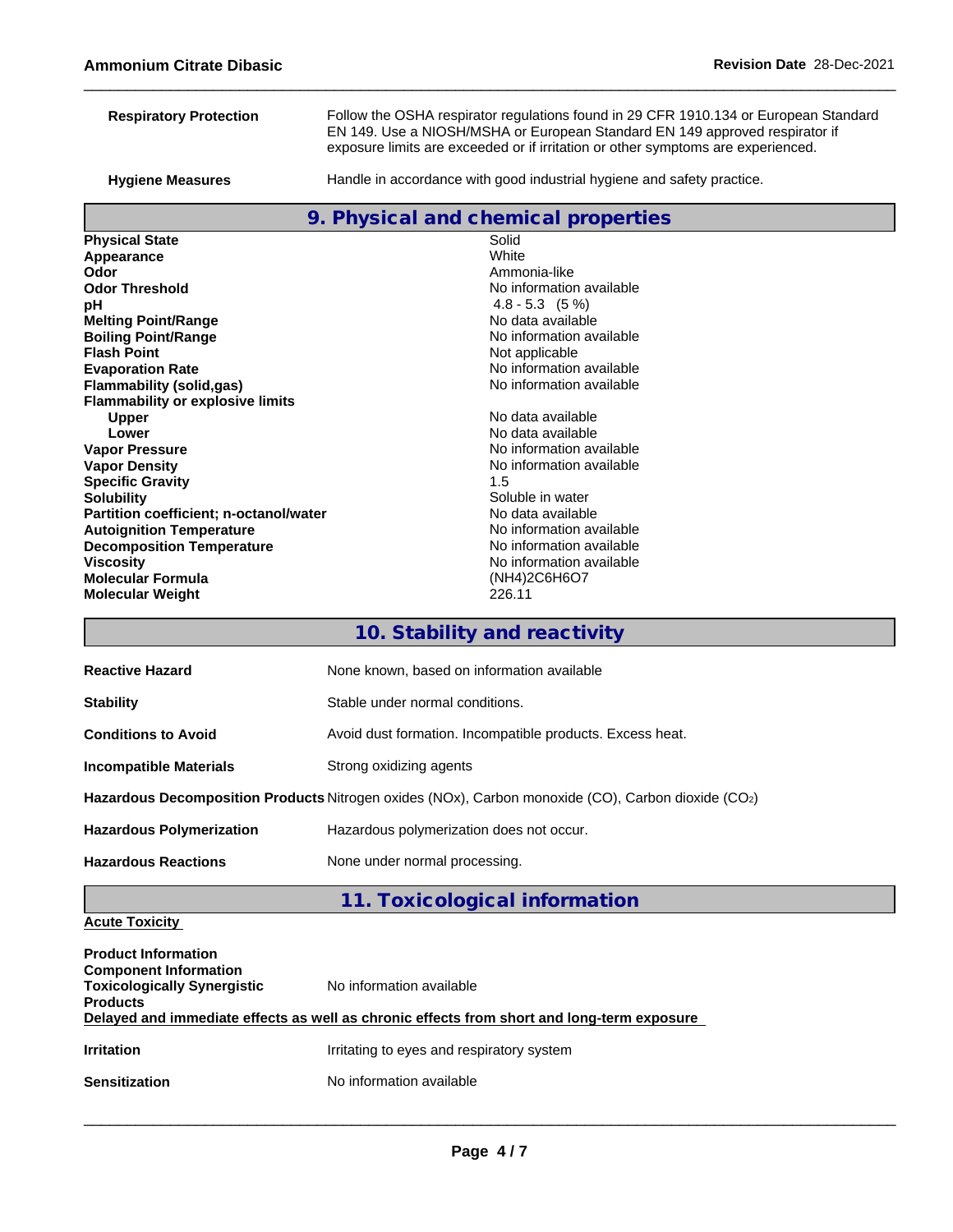Carcinogenicity The table below indicates whether each agency has listed any ingredient as a carcinogen.

| Component                                                        | <b>CAS No</b> | <b>IARC</b>                                                                                                                                               | <b>NTP</b>                  | <b>ACGIH</b> | <b>OSHA</b>                                                                                                                                                                                                                                                           | <b>Mexico</b> |  |  |
|------------------------------------------------------------------|---------------|-----------------------------------------------------------------------------------------------------------------------------------------------------------|-----------------------------|--------------|-----------------------------------------------------------------------------------------------------------------------------------------------------------------------------------------------------------------------------------------------------------------------|---------------|--|--|
| Ammonium citrate.<br>dibasic                                     | 3012-65-5     | Not listed                                                                                                                                                | Not listed                  | Not listed   | Not listed                                                                                                                                                                                                                                                            | Not listed    |  |  |
| <b>Mutagenic Effects</b>                                         |               | No information available                                                                                                                                  |                             |              |                                                                                                                                                                                                                                                                       |               |  |  |
| <b>Reproductive Effects</b>                                      |               | No information available.                                                                                                                                 |                             |              |                                                                                                                                                                                                                                                                       |               |  |  |
| <b>Developmental Effects</b>                                     |               | No information available.                                                                                                                                 |                             |              |                                                                                                                                                                                                                                                                       |               |  |  |
| <b>Teratogenicity</b>                                            |               | No information available.<br>Respiratory system<br>None known                                                                                             |                             |              |                                                                                                                                                                                                                                                                       |               |  |  |
| <b>STOT - single exposure</b><br><b>STOT - repeated exposure</b> |               |                                                                                                                                                           |                             |              |                                                                                                                                                                                                                                                                       |               |  |  |
| <b>Aspiration hazard</b>                                         |               | No information available                                                                                                                                  |                             |              |                                                                                                                                                                                                                                                                       |               |  |  |
| delayed                                                          |               | Symptoms / effects, both acute and No information available<br>No information available<br>The toxicological properties have not been fully investigated. |                             |              |                                                                                                                                                                                                                                                                       |               |  |  |
| <b>Endocrine Disruptor Information</b>                           |               |                                                                                                                                                           |                             |              |                                                                                                                                                                                                                                                                       |               |  |  |
| <b>Other Adverse Effects</b>                                     |               |                                                                                                                                                           |                             |              |                                                                                                                                                                                                                                                                       |               |  |  |
|                                                                  |               |                                                                                                                                                           | 12. Ecological information  |              |                                                                                                                                                                                                                                                                       |               |  |  |
| <b>Ecotoxicity</b><br>Do not empty into drains.                  |               |                                                                                                                                                           |                             |              |                                                                                                                                                                                                                                                                       |               |  |  |
| <b>Persistence and Degradability</b>                             |               | No information available                                                                                                                                  |                             |              |                                                                                                                                                                                                                                                                       |               |  |  |
| <b>Bioaccumulation/Accumulation</b>                              |               | No information available.                                                                                                                                 |                             |              |                                                                                                                                                                                                                                                                       |               |  |  |
| <b>Mobility</b>                                                  |               |                                                                                                                                                           |                             |              |                                                                                                                                                                                                                                                                       |               |  |  |
|                                                                  |               |                                                                                                                                                           | 13. Disposal considerations |              |                                                                                                                                                                                                                                                                       |               |  |  |
| <b>Waste Disposal Methods</b>                                    |               |                                                                                                                                                           |                             |              | Chemical waste generators must determine whether a discarded chemical is classified as a<br>hazardous waste. Chemical waste generators must also consult local, regional, and<br>national hazardous waste regulations to ensure complete and accurate classification. |               |  |  |
|                                                                  |               |                                                                                                                                                           | 14. Transport information   |              |                                                                                                                                                                                                                                                                       |               |  |  |
| <b>DOT</b>                                                       |               | Not regulated                                                                                                                                             |                             |              |                                                                                                                                                                                                                                                                       |               |  |  |

|                                                         | 14. Transport information  |  |
|---------------------------------------------------------|----------------------------|--|
|                                                         | Not regulated              |  |
| $\frac{\underline{\text{NOT}}}{\underline{\text{TDG}}}$ | Not regulated              |  |
| <b>IATA</b>                                             | Not regulated              |  |
| <b>IMDG/IMO</b>                                         | Not regulated              |  |
|                                                         | 15. Regulatory information |  |

### **United States of America Inventory**

| Component                           | <b>CAS No</b>         | <b>TSCA</b><br>___ | TOO ALL<br><br>- Inventory notification ا<br><b>Active-Inactive</b> | TSCA<br><b>EPA Regulatory</b><br><b>Flags</b> |
|-------------------------------------|-----------------------|--------------------|---------------------------------------------------------------------|-----------------------------------------------|
| dibasic<br>citrate.<br>monium<br>ΑM | $12 - 65 - 5$<br>0010 |                    | $\cap$ TIV <sub>I</sub><br>vr                                       |                                               |

**Legend:**

**TSCA** US EPA (TSCA) - Toxic Substances Control Act, (40 CFR Part 710) X - Listed

'-' - Not Listed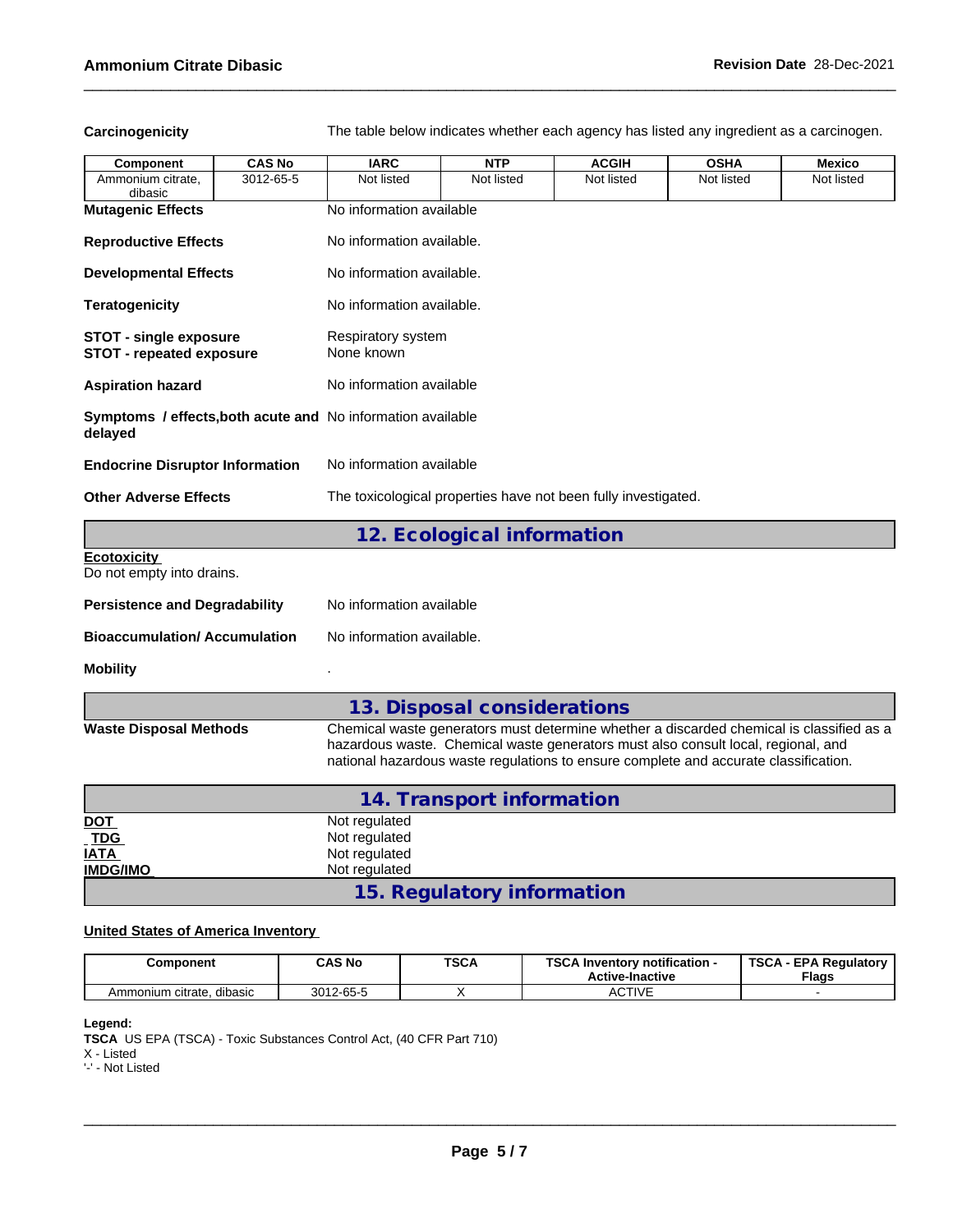### **TSCA 12(b)** - Notices of Export Not applicable

### **International Inventories**

Canada (DSL/NDSL), Europe (EINECS/ELINCS/NLP), Philippines (PICCS), Japan (ENCS), Japan (ISHL), Australia (AICS), China (IECSC), Korea (KECL).

| <b>Component</b>                   | <b>CAS No</b>                         | DSI | <b>NDSL</b> | <b>EINECS</b>                           | <b>PICCS</b> | <b>ENCS</b> | <b>ISHL</b> | <b>AICS</b> | IFABA<br>IEUJU | <b>KECL</b>                  |
|------------------------------------|---------------------------------------|-----|-------------|-----------------------------------------|--------------|-------------|-------------|-------------|----------------|------------------------------|
| <br>citrate<br>dibasic<br>Ammonium | 2012<br>2-65-<br><i>∟</i> ט∪<br>−ບບ−ບ |     |             | $\sim$<br>$\sim$<br>46<br>∠∠<br>᠇ᠣ<br>. |              |             |             |             |                | <b>IZE</b><br>-20833<br>™ N∟ |

**KECL** - NIER number or KE number (http://ncis.nier.go.kr/en/main.do)

### **U.S. Federal Regulations**

### **SARA 313**

| omponent                     | <b>CAS No</b>                           | Weight % | <b>SARA 313</b><br>Threshold |  |
|------------------------------|-----------------------------------------|----------|------------------------------|--|
|                              |                                         |          | <b>Values</b><br>- 70        |  |
| dibasic<br>Ammonium citrate. | $\sim$ $\sim$<br><b>0010</b><br>ה-כס ∠ו | 100      | $\cdot \cdot$                |  |

**SARA 311/312 Hazard Categories** See section 2 for more information

### **CWA** (Clean Water Act)

| Component                       | <b>CWA</b><br>· Hazardous<br>Substances | CWA<br>Reportable<br>Quantities | <b>CWA</b><br>· Pollutants<br>™охіс⊣ | <b>CWA - Priority Pollutants</b> |
|---------------------------------|-----------------------------------------|---------------------------------|--------------------------------------|----------------------------------|
| citrate.<br>dibasic<br>Ammonium |                                         | 5000 lb                         |                                      |                                  |

### **Clean Air Act** Not applicable

**OSHA** - Occupational Safety and Health Administration

### **CERCLA**

| --- --- ---                            | <b>Substances RQs</b><br>zardous<br>пa. | FIBA<br><br>н.<br>$\sim$ $\sim$ |
|----------------------------------------|-----------------------------------------|---------------------------------|
| dibasic<br>citrate<br>าเนท<br>nor<br>┒ | 5000<br>.                               |                                 |

**California Proposition 65** This product does not contain any Proposition 65 chemicals.

### **U.S. State Right-to-Know Regulations**

| Component                  | Massachusetts | Jersev<br>New | Pennsylvania | <b>Illinois</b> | <b>Rhode Island</b> |
|----------------------------|---------------|---------------|--------------|-----------------|---------------------|
| าmonium<br>⊦citrate.<br>Am |               |               |              |                 |                     |
| dibasic                    |               |               |              |                 |                     |

### **U.S. Department of Transportation**

| Reportable Quantity (RQ):          |   |
|------------------------------------|---|
| <b>DOT Marine Pollutant</b>        | N |
| <b>DOT Severe Marine Pollutant</b> | N |

| <b>U.S. Department of Homeland</b> | This product contains the following DHS chemicals:                                  |
|------------------------------------|-------------------------------------------------------------------------------------|
| <b>Security</b>                    | <b>Legend</b> - $STQs =$ Screening Threshold Quantities, $APA = A$ placarded amount |

### **Other International Regulations**

**Mexico - Grade** No information available

### **Authorisation/Restrictions according to EU REACH**